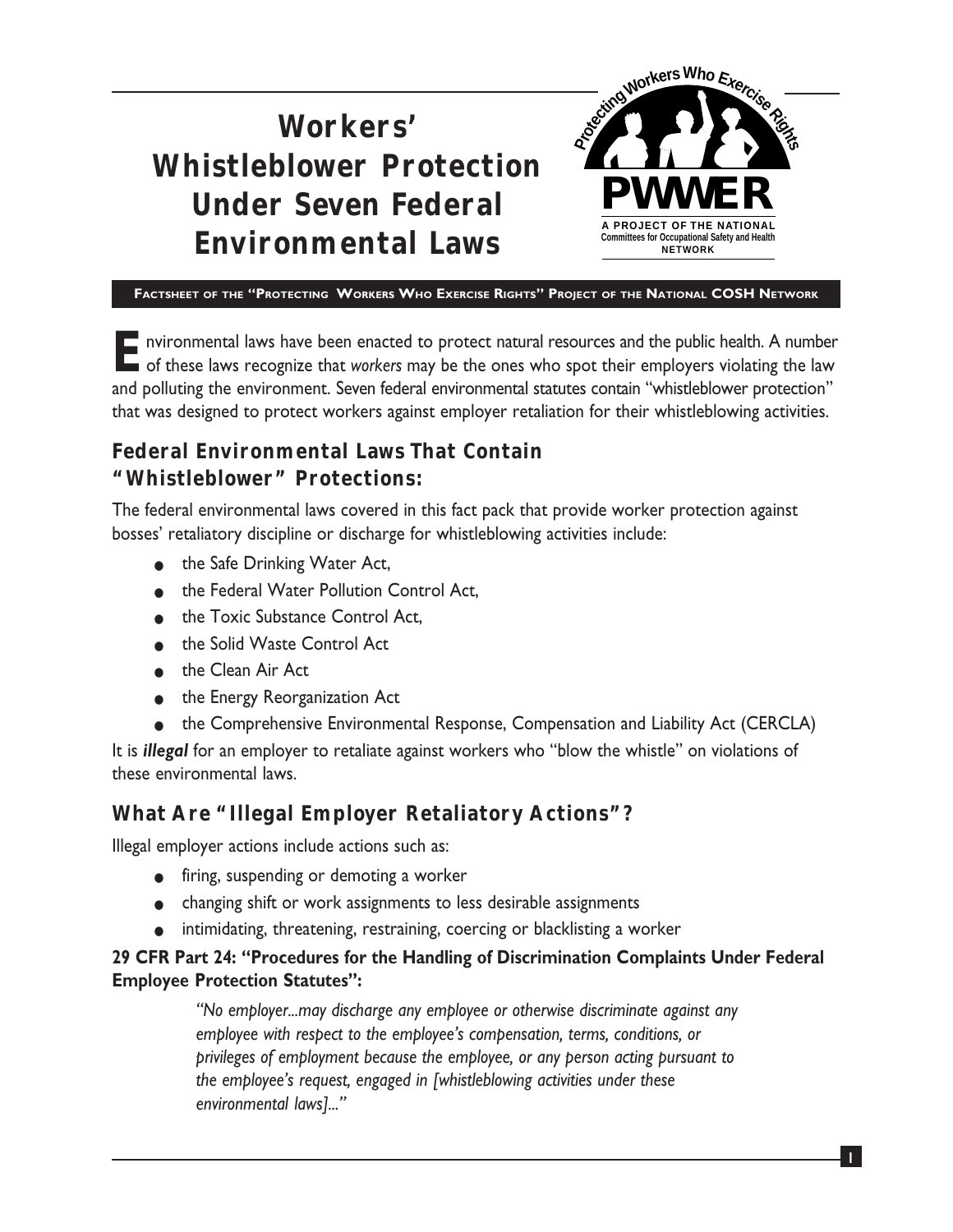## **What "Whistleblower" Activities Are Protected By These Laws?**

Workers have the right to engage in the following activities without suffering employer retaliation:

- Inform a government agency about an employer's illegal activity under any of these environmental laws;
- Encourage others to inform a government agency about an employer's illegal activity under any of these environmental laws;
- Plan to inform a government agency or plan to encourage others to inform a government agency about an employer's illegal activity under any of these environmental laws;
- Testify or plan to testify in any legal proceeding regarding these environmental laws;
- Assist or participate in any action to carry out the purposes of these environmental laws.

Workers will *not* be protected against employer retaliation in connnection with "blowing the whistle" on any of these environmental laws if they deliberately acted on their own (without direction from their employer) or acted in collusion with their employer (for example, for shared monetary gain) to cause a violation of the environmental law.

*To preserve your rights to protection against illegal employer retaliation, you must act quickly and strategically! (See Section on "How To Blow The Whistle.")*

## **A Profile of the Seven Environmental Statutes' "Whistleblower" Protections**

### **The Safe Drinking Water Act, 42 U.S.C.A. 300f**

The Safe Drinking Water Act (SDWA) was established to protect and provide high quality drinking water in the U.S. This law focuses on all waters actually or potentially designed for drinking use, whether from above ground or underground sources. The Act authorizes the Environmental Protection Agency (EPA) to establish regulations for contaminants in drinking water. States are primary enforcers and are permitted to grant variances as long as they are stricter than federal laws. Those who violate this law may face criminal and civil penalties.



### **The Federal Water Pollution Control Act, 33 U.S.C.A. 1251**

Also known as the Clean Water Act, this law's goal is to prevent, reduce or eliminate the discharge of pollutants into "navigable waters." It makes it unlawful to discharge pollutants without a National Pollution Discharge Elimination System permit. A Freedom of Information Request can be filed with your state environmental department to see if an employer has such a permit. The Act also regulates activities in wetlands or waterways. *(continued on page 3)*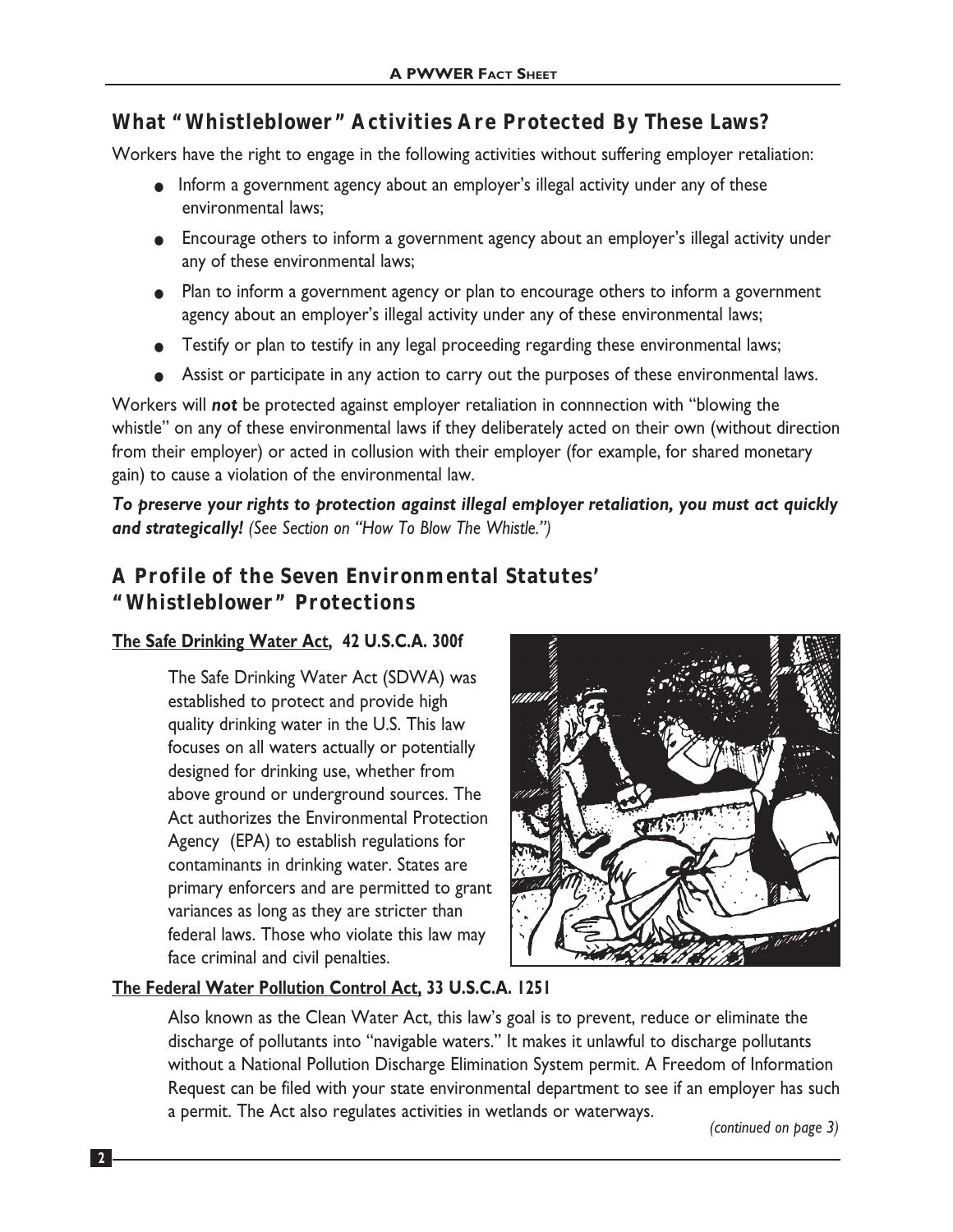#### **The Toxic Substance Control Act, 15 U.S.C.A. 2601**

The Toxic Substances Control Act of 1976 (TSCA) was enacted by Congress to test, regulate, and screen all chemicals produced or imported into the United States. Many thousands of chemicals and their compounds are developed each year with unknown toxic or dangerous characteristics. To prevent tragic consequences, TSCA requires that any chemical that reaches the consumer marketplace be tested for possible toxic effects prior to commercial manufacture. Any existing chemical substance or mixture that poses health and environmental hazards is tracked and reported under TSCA. In cases of clean-up of toxic materials contamination, procedures are authorized under TSCA for corrective action.

#### **The Solid Waste Disposal Act, 42 U.S.C. 6901**

Now known as the Resource Conservation and Recovery Act (RCRA), it protects the environment and health from improper storage, treatment and disposal of solid or hazardous waste. Another purpose of RCRA is to reduce the generation of waste. The RCRA provides regulations that include recordkeeping, labeling and permit requirements. Any person who deals with hazardous wastes must provide required information relating to the waste. This information is public, subject to certain exceptions. Any person may bring a civil action against any person violating a permit, standard, regulation or other violation of this law if the waste presents an "imminent and substantial danger to health or the environment." A violator may face civil and criminal penalties.

### **The Clean Air Act, 42 U.S.C.A. 7401**

The Clean Air Act regulates prevention and control of outdoor air pollution. Specific hazardous air pollutants that endanger the public health are regulated with baseline standards. Permits may be required for certain emissions. These air pollutants are known to cause death, injury or have serious adverse effects to human health or the environment. Any person who violates these requirements may be fined.

#### **The Energy Reorganization Act, 42 U.S.C. 5801**

The Energy Reorganization Act (ERA) regulates the development and utilization of energy sources with "goals of restoring, protecting, enhancing the environment and assuring public health and safety." The ERA established the Nuclear Regulatory Commission which regulates/ licenses nuclear reactors regarding construction, processing, handling and transportation of materials and wastes. A notice, "Your Rights Under the ERA," must be posted in workplaces covered by the Act.

### **The CERCLA, 42 U.S.C.A 9601**

The Comprehensive Environmental Response, Compensation and Liability Act (CERCLA) or the Superfund Law holds all owners, operators or generators of hazardous substances responsible for damaging, destructing or loss of natural resources due to the release, disposal or transport of hazardous substances. Emergency planning is set up in each area. The Act requires immediate notification of hazardous substance releases. The violator is liable for the full and total costs of all damages from the release or threatened release of the hazardous substance.

*(continued on page 4)*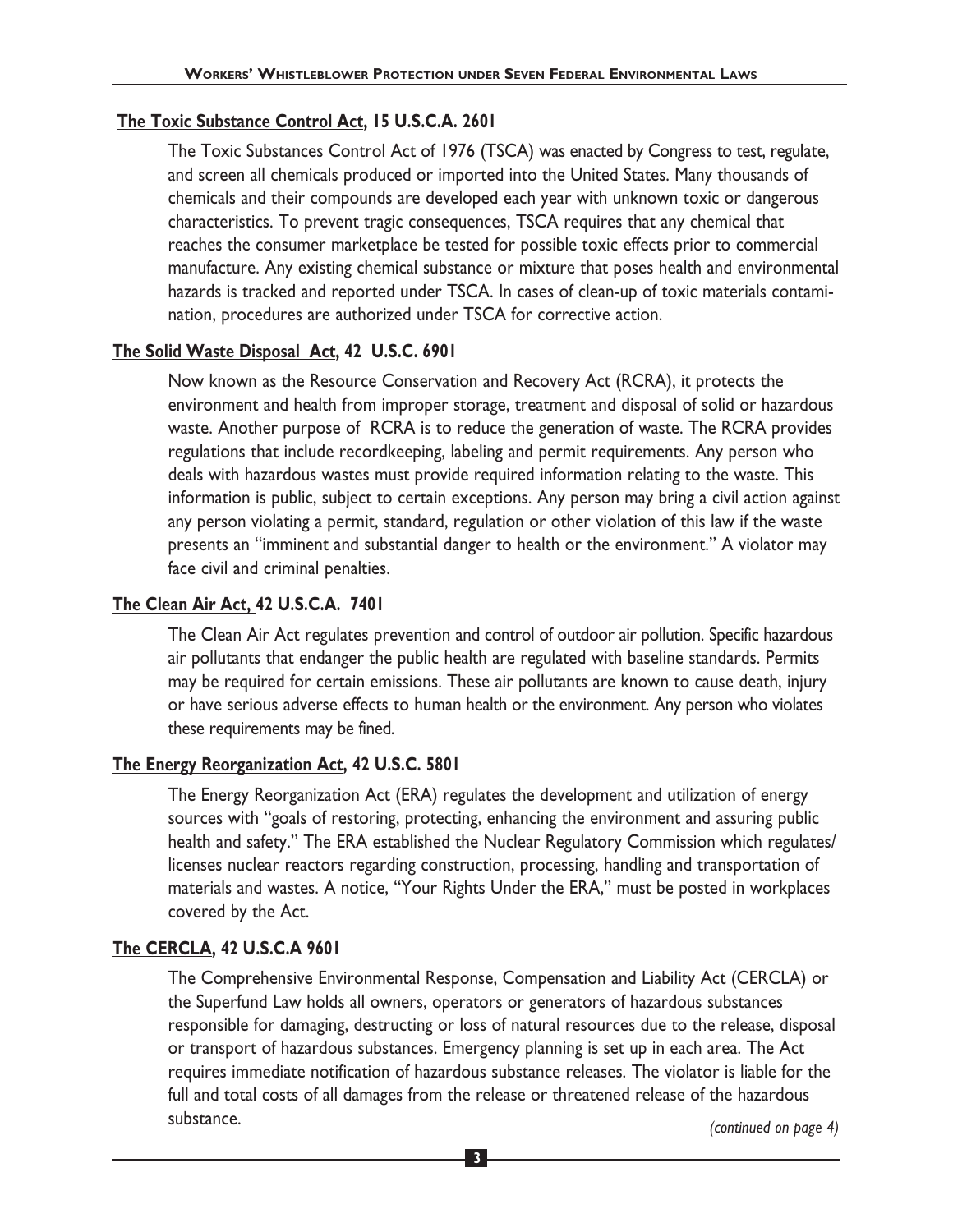# **How To Blow The Whistle: Think Before You Act**

Unfortunately, worker protection from employer retaliation under these laws is not as strong as it needs to be. There is no guarantee that workers will get their jobs back if they are illegally fired for blowing the whistle. Therefore, it is important that workers plan a strategy that includes:

- if and when to blow the whistle
- how to blow the whistle
- what actions to take to prevent retaliation, or to have employer's retaliatory actions reversed.

### **BEFORE you blow the whistle, answer these questions:**

- $\vee$  Is what you're about to tell everyone so bad for people and the environment that it is worth it to take this risk?
- $\checkmark$  Would others agree with what you are about to say?
- $\vee$  Can what you say be proven?
- $\mathcal V$  Will what you say make a difference?

### **BEFORE you blow the whistle:**

- $\mathbf{\mathcal{V}}$  talk to your union and/or co-workers
- ✔ secure union and/or co-worker support
- $\mathbf{\nabla}$  talk to family and friends
- ✔ document your evidence
- $\checkmark$  contact a COSH group, the Government Accountability Project or other resource to help you plan your strategy (see "Resources" at the end of this fact pack.)

#### **WHEN blowing the whistle:**

- $\vee$  do not exaggerate the charges
- $\mathbf{\check{v}}$  do it on your own time
- $\checkmark$  if possible, be part of a group that is blowing the whistle together
- $\checkmark$  consider the possibility of providing your evidence anonymously (however, this may make it harder for government agencies to investigate a violation of an environmental law.)

## **To Blow The Whistle on Your Employer's Illegal Environmental Activities, You Can:**

- call government or corporate hotlines (some past whistleblowers do not recommend this approach)
- call the U.S. Department of Labor's Inspector General or Office of the Special Council (some past whistleblowers recommend that you get your own attorney first)
- call your Congressperson (this can be a very good idea in a planned strategy)
- call the news media (this can also be a good idea in a planned strategy)
- call your local COSH group or the Government Accountability Project for advice and assistance (this can be a very good idea!)

*(continued on page 5)*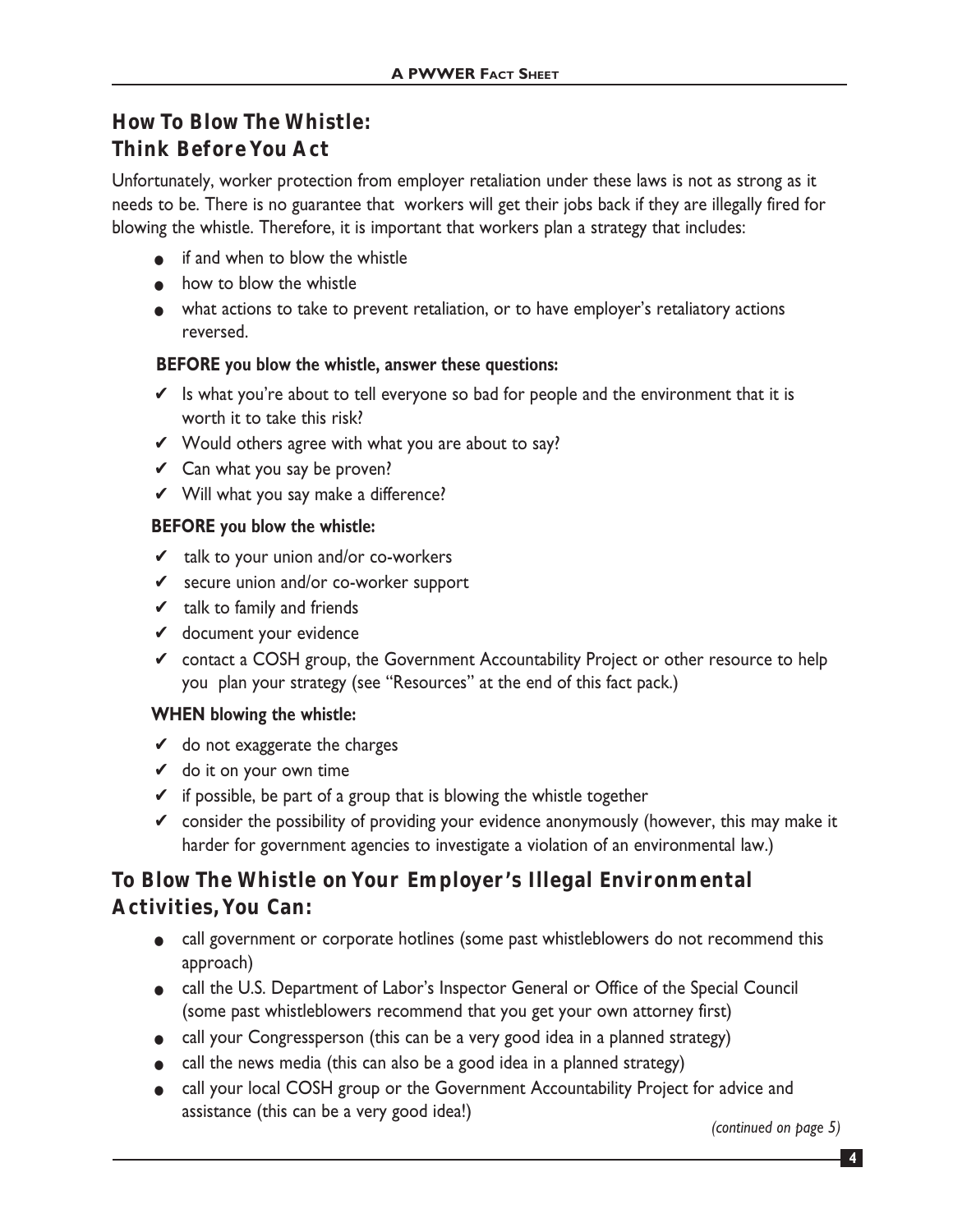# **How To Exercise Your Rights To Protection from Retaliation**

If you feel you have been discriminated against because you blew the whistle on your employer for violating one of these laws, you must file a complaint *within thirty (30) days* of when your employer took retaliatory action, *in writing to OSHA*. For the phone number of the OSHA office nearest you, call 1-800-321-OSHA. The exception to the 30-day filing period is the Energy Reorganization Act where whistleblowers have 180 days to file their complaints with OSHA.

OSHA will investigate your allegations. The OSHA investigator has 30 days to make a finding and issue a "Notice of Determination." If OSHA believes that retaliatory action has occurred, OSHA will attempt to settle the case with your employer. *The employer may be ordered to reinstate you and award damages including back pay, attorney fees, and other actual costs.* An employer may appeal OSHA's orders within five (5) days to the Chief Administrative Law Judge (ALJ) of the U.S. Department of Labor in Washington, D.C. for a hearing.

If OSHA determines that no retaliation has occurred, or that retaliation was not connected to a worker's whistleblowing activities, you will be notified by OSHA of this determination. You then have five (5) days to appeal to the Chief Administrative Law Judge (ALJ) of the Department of Labor in Washington D.C. for a hearing.

## **What Should You Do If Your Employer May Be Violating One Of These Environmental Laws?**

- **1) Document.** Write down exactly what happened including time and sequence of events. Keep a record. Write down the names of witnesses. Save this and all other documentation.
- **2) Contact your Union,** the nearest COSH/Labor group and/or the Government Accountability Project (GAP) for advice and assistance.
- **3) If you blow the whistle,** or were about to blow the whistle, and employer retaliation occurs, file a **written complaint** with OSHA **within 30 days** of when the retaliation occurred. Your complaint should contain a full statement of the facts. Be brief in explaining the problem. Do not list witnesses at this time — you can provide these later

# **Can Workers' Whistleblower Protections Serve To PREVENT Violations of Environmental Laws?**

Yes! If employers know that their actions are being watched daily by workers who are aware of environmental laws, of their rights to "blow the whistle" on employers who violate these laws *and* are aware of workers' "whistleblower" protections should employer retaliation occur; employers may be less likely to violate the law in the first place! With small and dwindling resources plaguing government agencies of all sorts, laws that truly protect whistleblowers serve to add hundreds of thousands of eyes to watch out for, and protect voices to speak out about, violations of these environmental laws.

While the "whistleblower" protections in each of these seven environmental laws could and should be stronger, workers' awareness of these laws, the protections they offer and how to act strategically to prevent or reverse retaliation *can* make a difference in both the effectiveness of the environmental laws *and* the protection they currently offer whistleblowers.

*(continued on back, page 6)*